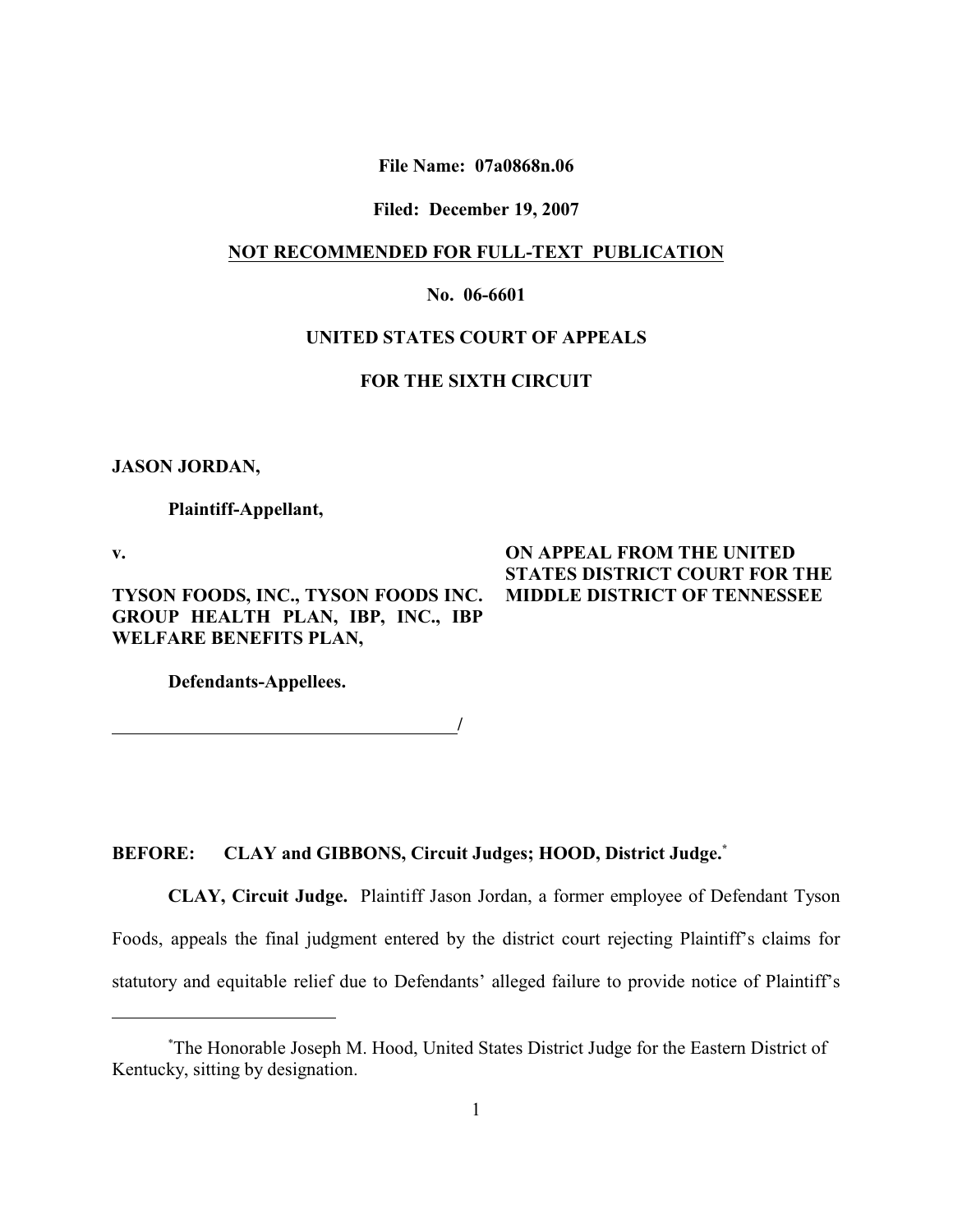statutory right to health care continuation coverage in violation of 29 U.S.C. § 1132. For the following reasons, we **AFFIRM** the district court's judgment.

# **BACKGROUND**

Plaintiff began employment as a general laborer with Defendant IBP, inc.  $\frac{1}{1}$  on April 23, 2001.

As a result of his employment, Plaintiff was able to enroll in two employee benefit plans offered by

IBP, the IBP Welfare Benefits Plan ("the IBP Plan") and the Short Term Disability Plan ("the STD

Plan"), which were in effect until September 30, 2002. The required fees for membership in these

plans were automatically deducted from Plaintiff's paycheck.

On June 6, 2002, Jordan applied for and was granted a medical leave of absence for

emotional problems. According to the IBP Plan, the following provision governed plan benefits for

employees who are on a leave of absence:

# **Leave of Absence**

Subject to the FMLA leave provisions discussed below, you may continue coverage (including independent coverage) for up to 12 continuous months while on an approved medical leave, and for one month in the case of personal leave. Applicable contributions must continue to be made to the Plan in order to retain coverage during your leave of absence. If you do not return to work at the end of the approved leave period, then your coverage will terminate, unless continued in accordance with the COBRA continuation provisions.

(J.A. 152.) The FMLA provisions referenced above state, in pertinent part:

If you choose to continue coverage while on an approved leave made available under the Family and Medical Leave Act ("FMLA"), you may do so by paying any required contributions that would have been paid if you had been working. If you fail to pay any required contribution, coverage will terminate on the last day of the period for which contributions were paid.

 $\mathrm{I}$ In IBP's name the "i" in "inc." is not capitalized.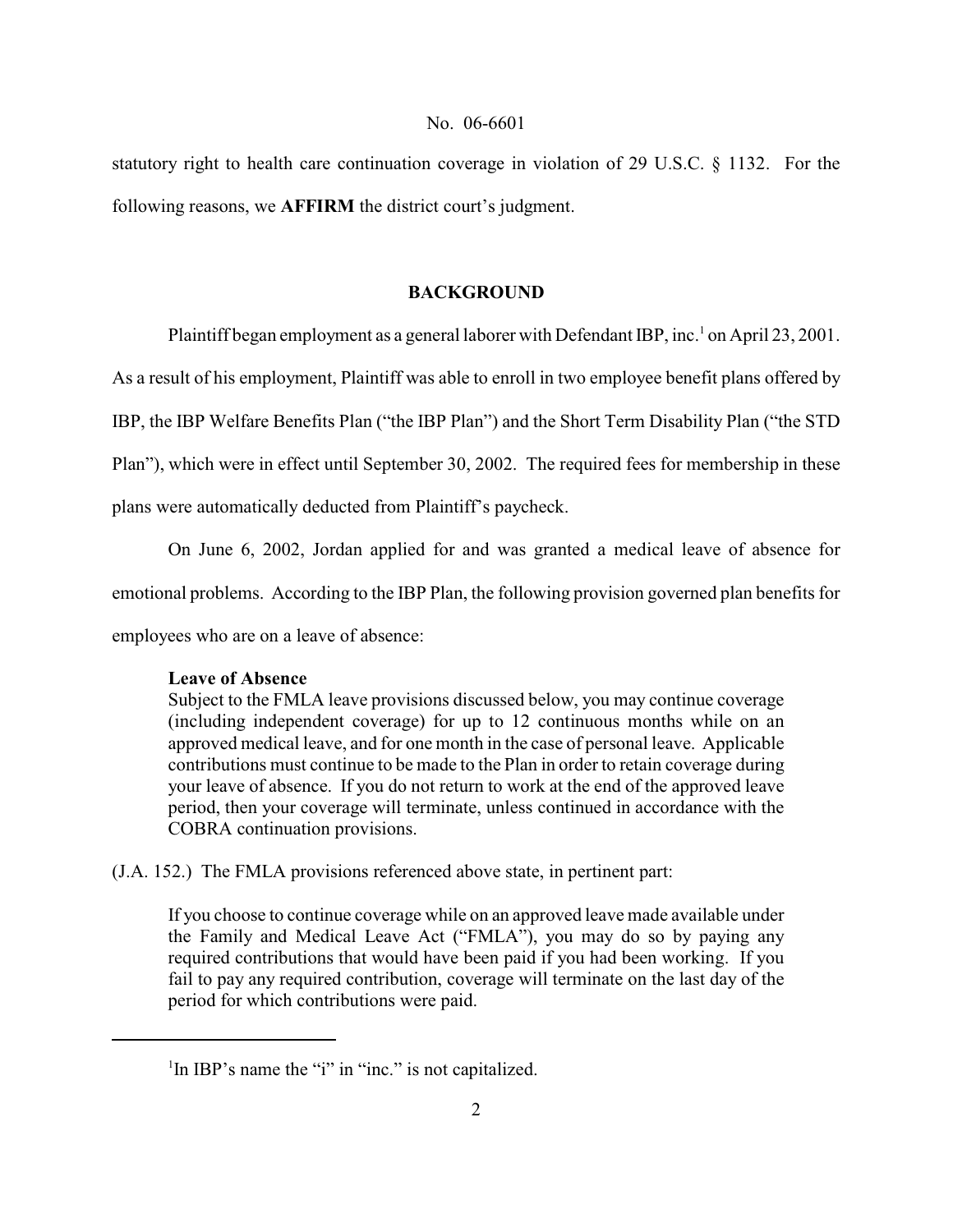(J.A. 152.) Because Plaintiff was not receiving monthly paychecks during his leave of absence, his fees were not being automatically deducted from his paychecks every month. Plaintiff did receive short-term disability checks during this leave, but fees were not taken from these checks to pay Plaintiff's premiums. Typically, IBP sent a packet to an employee on a leave of absence as a reminder that fees are still due in order to stay enrolled in the benefits programs. This packet contained, among other information, "coupons" that allowed an employee to continue coverage for up to twelve months while on a leave of absence by paying monthly fees. Plaintiff's packet, however, was sent to a previous address instead of Plaintiff's current address. Plaintiff did not pay his premiums while he was on medical leave. However, the IBP Plan continued to pay his medical claims through September 30, 2002, when Defendant Tyson Foods, Inc. ("Tyson") acquired IBP. Thereafter, Tyson replaced the IBP Plan with the Tyson Foods, Inc. Group Health Plan ("the Tyson Plan").

Tyson only allowed employees whose payments were up-to-date in the IBP Plan to enroll in the Tyson Plan. This policy was not expressly stated in the Tyson Plan's written Group Health Plan Description. On October 4, 2002, Plaintiff completed the enrollment form and was allowed to enroll in the new Tyson Plan. Plaintiff also provided his new address on this form. In November of 2002, Tyson deducted the premiums for the plan from one of Plaintiff's short-term disability checks. On November 26, 2002, Tyson realized that Plaintiff's premium payments were in arrears with respect to the IBP Plan and, thus, that his application for the Tyson Plan never should have been accepted. He was therefore "disenrolled" from the Tyson Plan retroactive to October 1, 2002.

On December 10, 2002, Plaintiff's attorney and his mother both contacted Tyson on Plaintiff's behalf to attempt to have his benefits restored. On the same day, Plaintiff's attorney,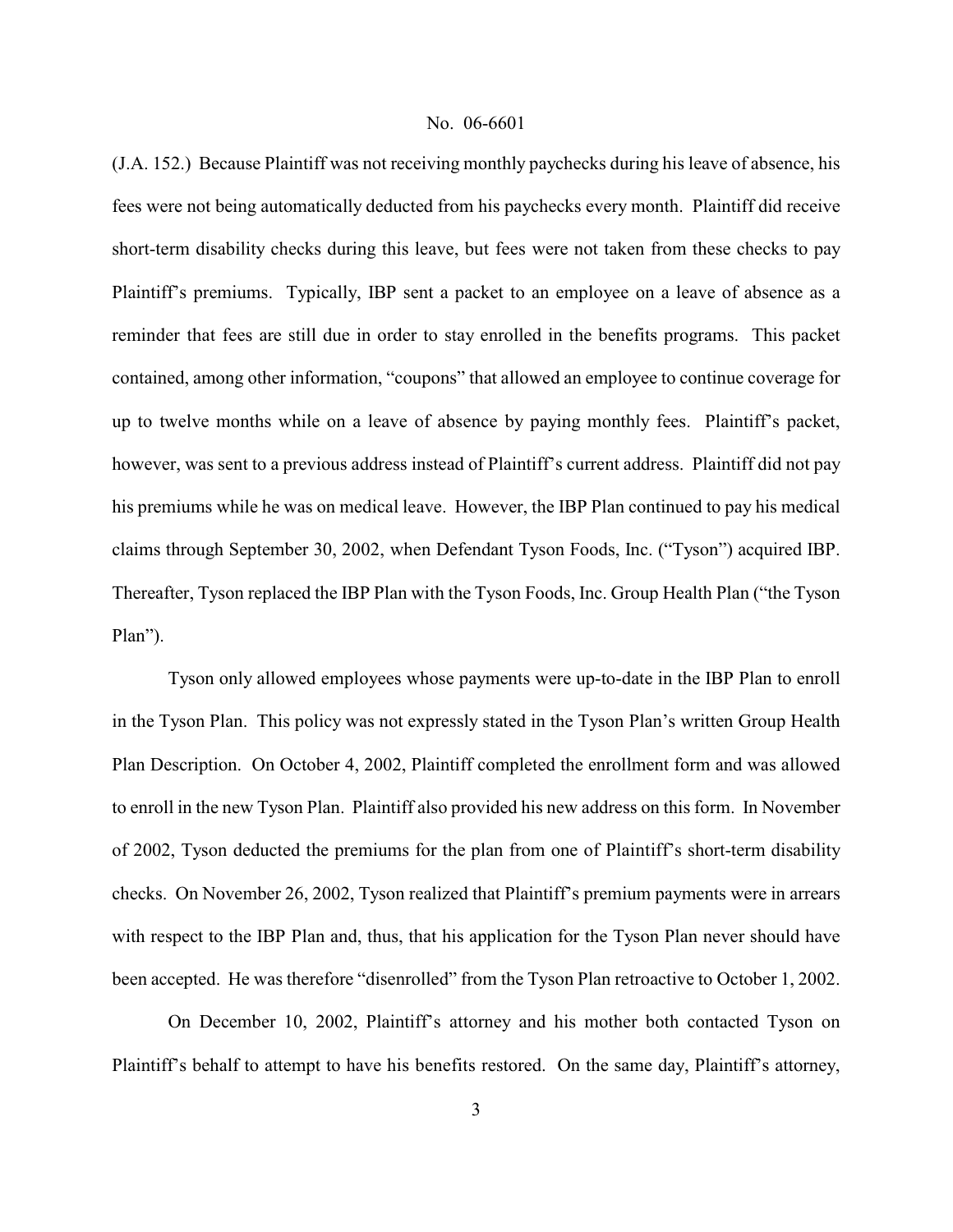Charles Yezbak, sent two letters on Plaintiff's behalf to Travis Fredrickson and Paul Kirchner at IBP. The letters requested that Plaintiff's benefits be reinstated immediately. On January 7, 2003, Yezbak wrote another letter to Kirchner stating that his previous communications had been ignored and demanding again that Plaintiff's coverage be reinstated. Kirchner responded that day and explained as follows:

[Plaintiff] received a short-term disability check in November, and the following deductions were taken in error as part of that check: \$15.00 (1 week) for the 10-02 Plan and \$27.81 (3 weeks at \$9.27week) under the old Plan. The latter deduction was applied to three-fourths of the July premium, the most recent arrearage. Consequently, a portion of July's premium was left unpaid along with all of the premiums for August and September. This leaves your client with no medical coverage for part of July, and all of August and September, under the Group Medical Plan for IBP, unless he pays the arrearage of \$80.37 in full.

As of October 1, 2002, the company completed its merger of the Group Medical Plan Coverage for the entire company. That Plan provides that team members on a leave of absence with your client's seniority are allowed to make continuation payments for three months(\$180), and if these payments are made, then the team member will receive a COBRA notice at the end of the three month period. Since [Plaintiff] is in arrears for a substantial portion of October and all of November and December, he should pay for that time period as well so that he has no break in coverage. The total payment needed to maintain his coverage without interruption would be \$260.37. Otherwise, upon return to work, [Plaintiff] will be able to participate in the Medical Benefit Plan upon payment of his premiums with a break in coverage for any period of unpaid premiums.

(J.A. 20-21.). Kirchner wrote another letter on January 15, 2003 reminding Yezbak to advise him of what Plaintiff planned to do about his benefits. On January 31, 2003, Plaintiff was terminated when he failed to return to work after his medical leave expired. On February 21, 2003, Yezbak contacted Kirchner formally requesting a number of documents pursuant to the Employee Retirement Income Security Act of 1974 ("ERISA"), 29 U.S. § 1001 *et seq.* (2000), and appealing Tyson's denial of Plaintiff's benefits. In a letter from Yezbak dated March 21, 2003, Plaintiff made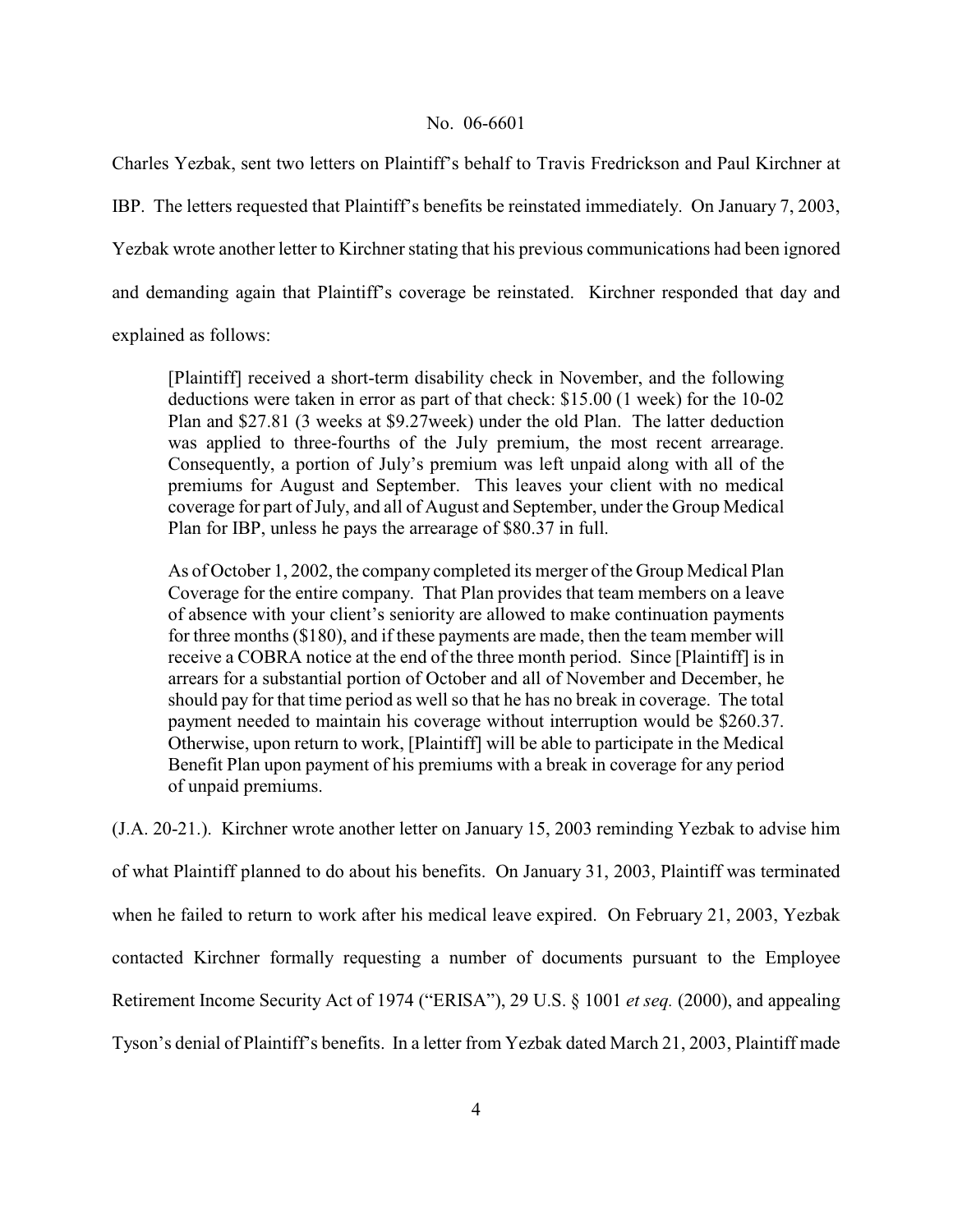a Consolidated Omnibus Budget Reconciliation Act of 1985 ("COBRA"), 29 U.S.C. § 1161, *et seq.* (2000), election to continue his benefits. Plaintiff never attempted to make premium payments pursuant to this COBRA election.

On April 15, 2003, Tyson responded to Plaintiff's appeal. Tyson stated that Plaintiff did not give timely notification of his change of address and that he did not make a timely election of COBRA coverage. Tyson offered to reimburse Plaintiff for the money that was deducted from Plaintiff's short-term disability checks to pay for premiums for the Tyson Plan. On June 3, 2003, after hiring new counsel, Plaintiff appealed the April 15, 2003 response. He sent a follow-up letter to Tyson on August 15, 2003, stating that if the matter was not settled by September 15, 2003, he would file suit under ERISA.

After several settlement offers were made by Tyson and rejected by Plaintiff, Tyson sent a final administrative determination to Plaintiff on April 28, 2005. In the letter, Tyson conceded that there was some uncertainty about Plaintiff's last known address at the time the COBRA election notice was sent.<sup>2</sup> Due to this uncertainty, Tyson offered Plaintiff the opportunity to elect COBRA continuation coverage for the maximum COBRA continuation period beginning on October 1, 2002 since Plaintiff was covered under the IBP Plan before that date. Plaintiff was required to elect COBRA continuation coverage within sixty days and to pay the applicable premiums within fortyfive days of election. The total cost of premiums for the entire coverage period was \$3,631.86. Plaintiff objected to the proposed start date of COBRA continuation coverage and asserted that

<sup>&</sup>lt;sup>2</sup>Throughout the administrative process Defendants treated the letter and coupon book sent by IBP as a COBRA election notice. Only in district court did Defendants raise the argument that there was no "qualifying event" for which a COBRA election notice was required.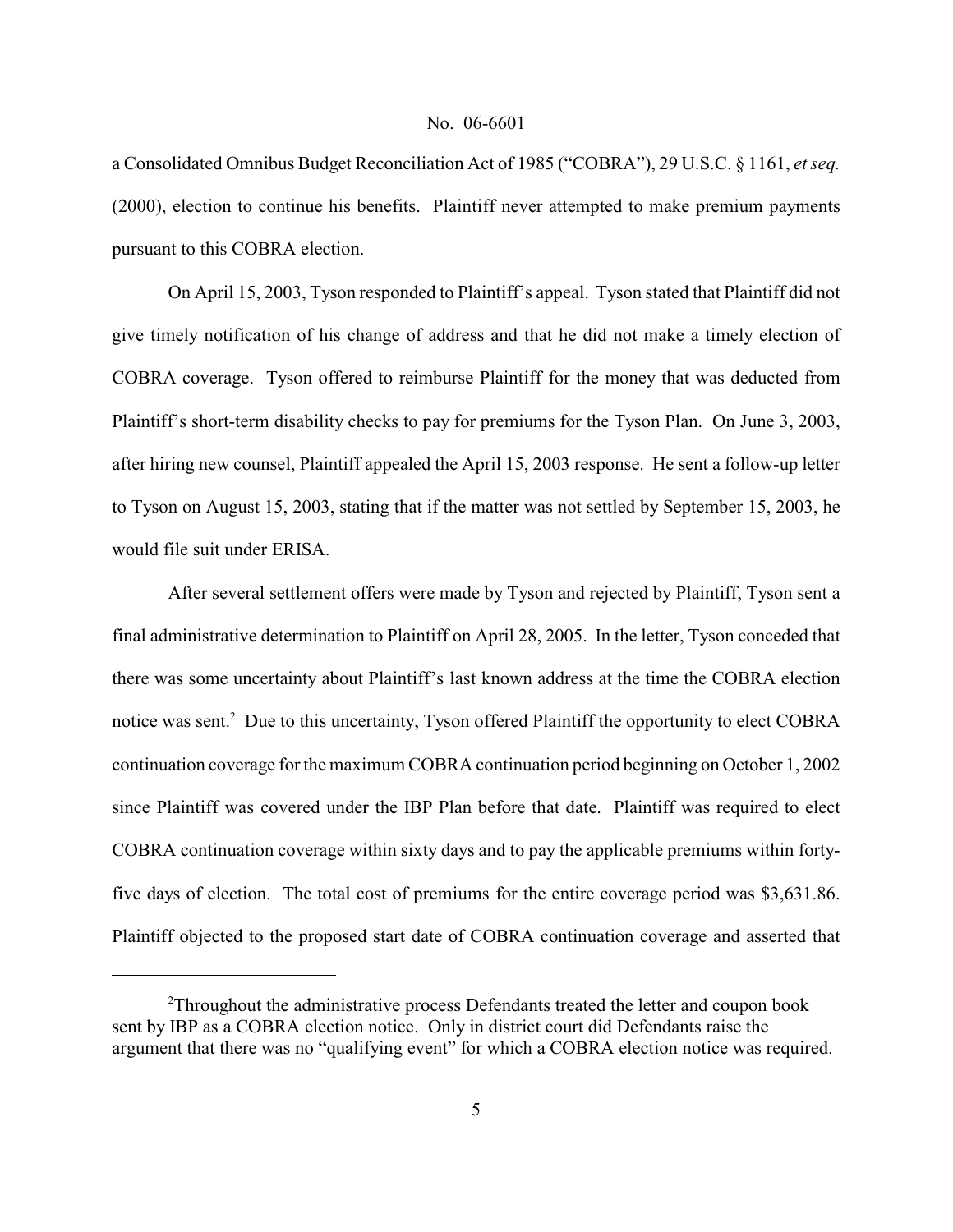coverage should have started on January 31, 2003, the date of Plaintiff's termination. Tyson responded that the start date had not been contested earlier and that it was appropriate due to Plaintiff's reduction in hours. On June 25, 2005, Plaintiff filed a complaint in federal district court alleging violations of the COBRA notice provisions under 29 U.S.C. § 1132 *et seq.*

Plaintiff filed a motion for judgment on the administrative record on April 14, 2006, and his motion was heard by a magistrate judge who determined that the Plaintiff was not a participant under the Tyson Plan and that, as a result, Plaintiff did not have standing to bring a  $\S 1132(a)(1)(B)$ claim. The magistrate judge further held that Plaintiff's claim under § 1109(a) for breach of fiduciary duty for improper withholdings from short term disability payments failed because Plaintiff was unable to state a cognizable claim under this provision. Finally, the magistrate judge determined that no "qualifying event" took place that triggered Defendants' duty to issue a COBRAcompliant notice of benefits to Plaintiff. Thus, the magistrate judge held that all of Plaintiff's claims failed. The district court thereafter approved the findings and recommendation of the magistrate judge and thereby denied Plaintiff's motion for judgment on the administrative record and granted Defendants' motion for judgment on the merits. Plaintiff timely filed a notice of appeal.

#### **DISCUSSION**

# **A. Standard of Review**

In an ERISA case, this Court reviews the district court's grant of judgment *de novo*. *Wilkins v. Baptist Healthcare Sys. Inc.,* 150 F.3d 609, 613 (6th Cir. 1998). Thus, we apply the same standard of review of a plan administrator's action as the district court applies. *Moore v. Lafayette Life Ins. Co.*, 458 F.3d 416, 427 (6th Cir. 2006). We generally review a plan administrator's ERISA-related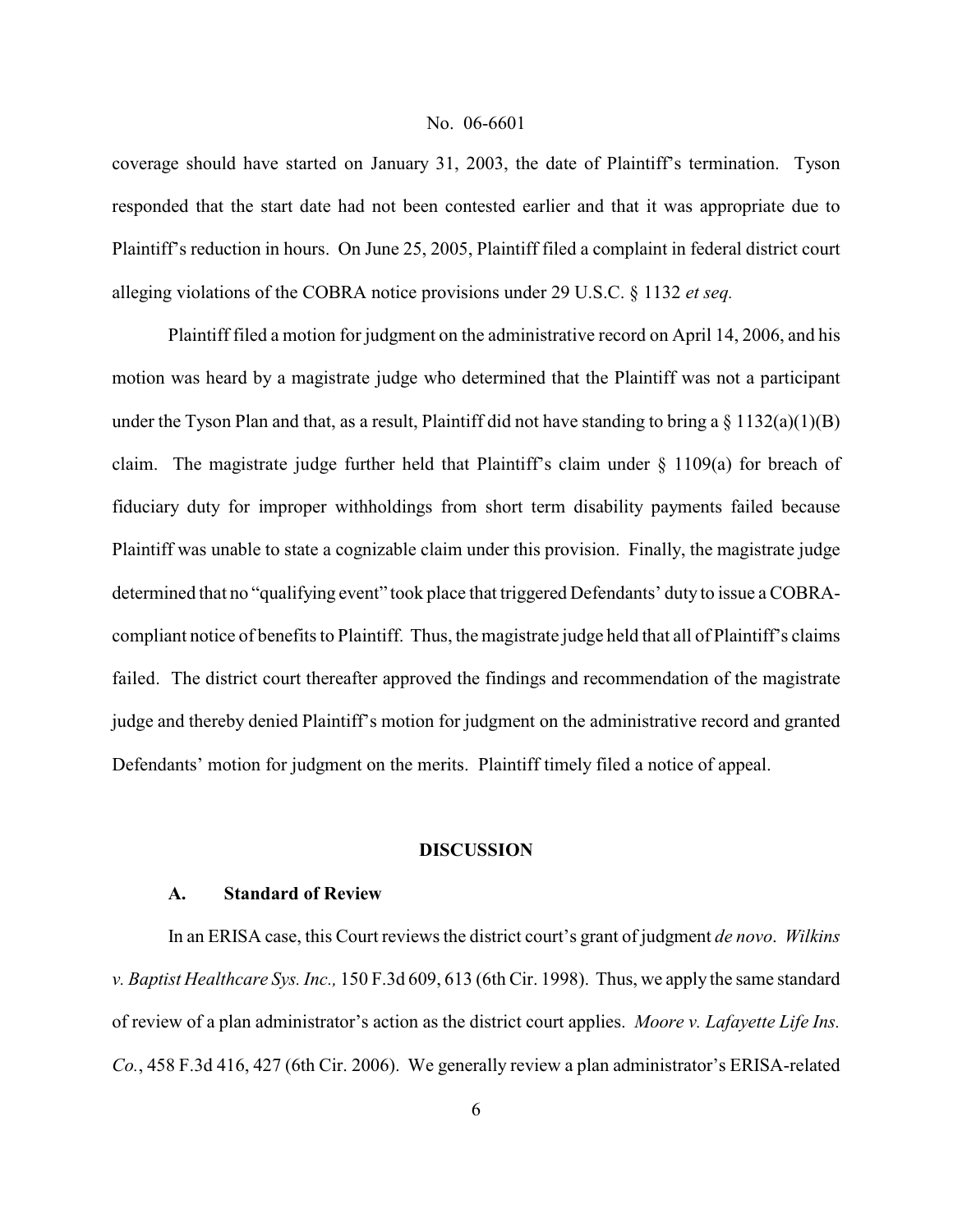decisions *de novo*. *Id*. However, when a plan expressly grants the plan administrator discretionary authority, we must apply the highly deferential arbitrary and capricious standard. *Firestone Tire & Rubber Co. v. Bruch*, 489 U.S. 101, 115 (1989); *Borda v. Hardy, Lewis, Pollard, & Page, P.C.*, 138 F.3d 1062, 1066 (6th Cir. 1998). "A plan administrator's decision will not be deemed arbitrary and capricious so long as 'it is possible to offer a reasoned explanation, based on the evidence, for a particular outcome.'" *Haus v. Bechtel Jacobs Co., LLC*, 491 F.3d 557, 561-62 (6th Cir. 2007) (quoting *Davis v. Ky. Fin. Cos. Ret. Plan*, 887 F.2d 689, 693 (6th Cir. 1989)). Since the IBP Plan did not expressly reserve discretion for the plan administrator, IBP, decisions made regarding the IBP Plan must be reviewed *de novo*. The Tyson Plan reserves discretionary authority for the plan administrator, and as a result an abuse of discretion standard is appropriate with respect to evaluating decisions made regarding the application of the Tyson Plan.

#### **B. Analysis**

Plaintiff claims that he is entitled to statutory and equitable relief under § 1132 of ERISA. Plaintiff seeks remand of his case to the district court for statutory and remedial relief pursuant to 29 U.S.C. § 1132(c)(1)(A) for Defendants' failure to provide COBRA-compliant notice; an order pursuant to 29 U.S.C. § 1132(a)(1)(B) instructing Defendants to provide Plaintiff the right to elect COBRA continuation coverage with a start date of January 31, 2003; and an order remanding Plaintiff's claims for unpaid medical benefits prior to January 31, 2003 to Defendants for consideration and payment. In order for this court to have jurisdiction over this suit, Plaintiff must have statutory standing to seek this relief.

# **1. Statutory Standing**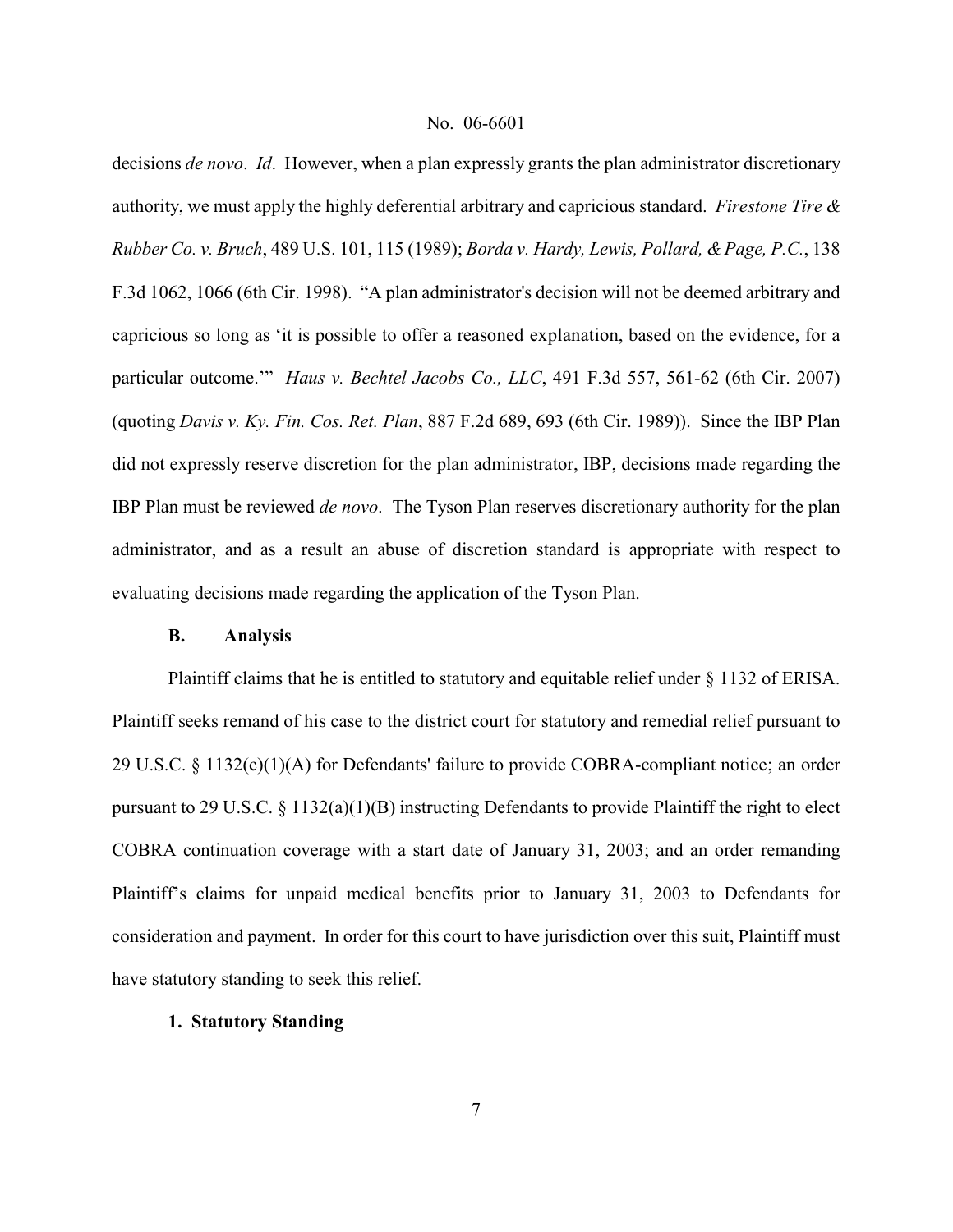ERISA was amended by the Consolidated Omnibus Budget Reconciliation Act of 1985, Pub.L. 99-272, 100 Stat. 82, 222-237 to require employers to give employees at risk of losing health

coverage due to specific "qualifying events" the opportunity to elect "continuation coverage."

Section 1132 of ERISA allows for civil actions to be brought for the enforcement of employee

benefits rights. 29 U.S.C. § 1132 (2000). Only participants, beneficiaries, fiduciaries and the

Secretary of Labor can bring an action under § 1132. Thus, in addition to the constitutional standing

required in every case, a party must have statutory standing by belonging to one of these categories.

The Supreme Court has interpreted the statutory definition of "participant" contained in 29

U.S.C. § 1002(7) to include:

employees in, or reasonably expected to be in, currently covered employment or former employees who have a reasonable expectation of returning to covered employment or who have a colorable claim to vested benefits. In order to establish that he or she may become eligible for benefits, a claimant must have a colorable claim that (1) he or she will prevail in a suit for benefits, or that (2) eligibility requirements will be fulfilled in the future.

*Firestone Tire*, 489 U.S. at 117-118 (internal citations omitted). This Court has further elaborated

on the requirements for former employees to be deemed participants by cautioning that:

[i]n determining who is a "participant," for purposes of standing, the definition found in 29 U.S.C. § 1002(7) must be read in the context of traditional concepts of standing, not in the context of adjudicating the ultimate issue of the merits of plaintiffs' claim that they are not receiving the full extent of the benefits to which they are entitled from the employee benefit plan which is paying them retirement benefits.

*Astor v. International Business Machs. Corp*., 7 F.3d 533, 538 (6th Cir. 1993). Thus, the

determination of participant status must focus "on a person's effort to get his complaint before a

court and not on the issue he wishes to have adjudicated." *Id.*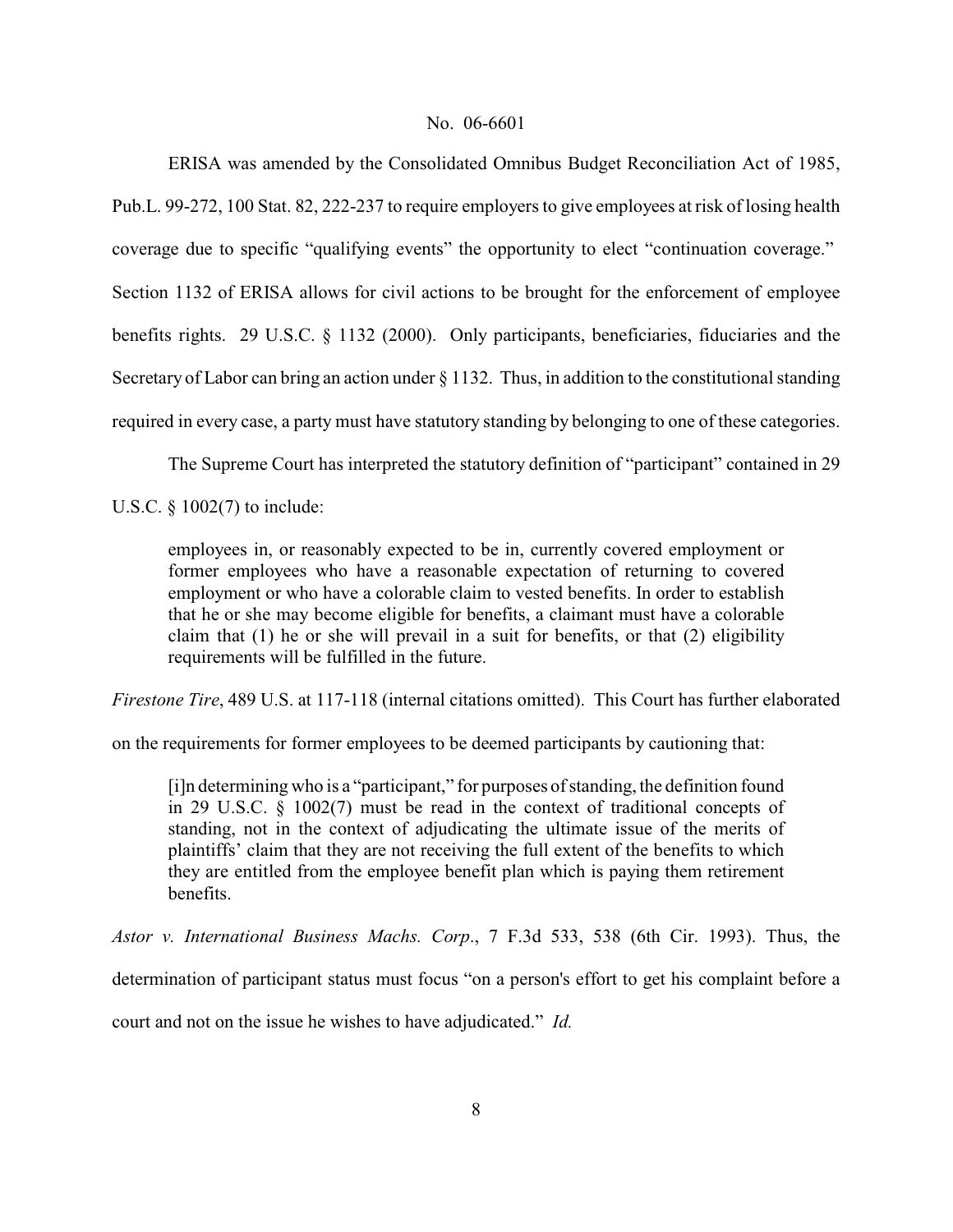Plaintiff claims to have standing as a participant in the Tyson Plan, but he does not claim to have a reasonable expectation of returning to covered employment or that eligibility requirements will be satisfied in the future. Thus, to have standing for purposes of an ERISA claim, Plaintiff must have a colorable claim for benefits. In order to satisfy this standard, one must have "a reasonable claim that (1) [one] will prevail in a suit for benefits or that (2) eligibility requirements will be fulfilled in the future." *Morrison v. Marsh & McLennan Companies, Inc.*, 439 F.3d 295, 304 (6th Cir. 2006). We have consistently held "that a person who terminates his right to belong to a plan" generally does not have a colorable claim to benefits. *Swinney v. General Motors Corp.*, 46 F.3d 512, 518 (6th Cir. 1995). However, "if the employer's breach of fiduciary duty causes the employee to either give up his right to benefits or to fail to participate in a plan, then the employee has standing to challenge that fiduciary breach." *Id.* This exception exists in order to prevent employers from "duping [employees] to give up [their] right[s] to participate in a plan." *Id.* In order to determine whether a plaintiff has a colorable claim for benefits we have analyzed whether a plaintiff's allegations, if taken as true, would establish a claim for benefits. *See e.g. Shahid v. Ford Motor Co.*,76 F.3d 1404, 1411 (6th Cir. 1996) ("Shahid argues that if Ford had not improperly terminated her, or had not induced her to delay her 'acceptance' of the VTP, she may have become eligible to participate in the VTP. Thus, Shahid has standing to bring this action as a "participant" in an ERISA plan."); *Swinney*, 46 F.3d at 520 ("According to plaintiffs, but for these fiduciary breaches, they would have taken laid-off status and thus would have participated in the benefits plans available to laid-off workers. Therefore, they have standing as 'participants' to bring an action for these benefits.").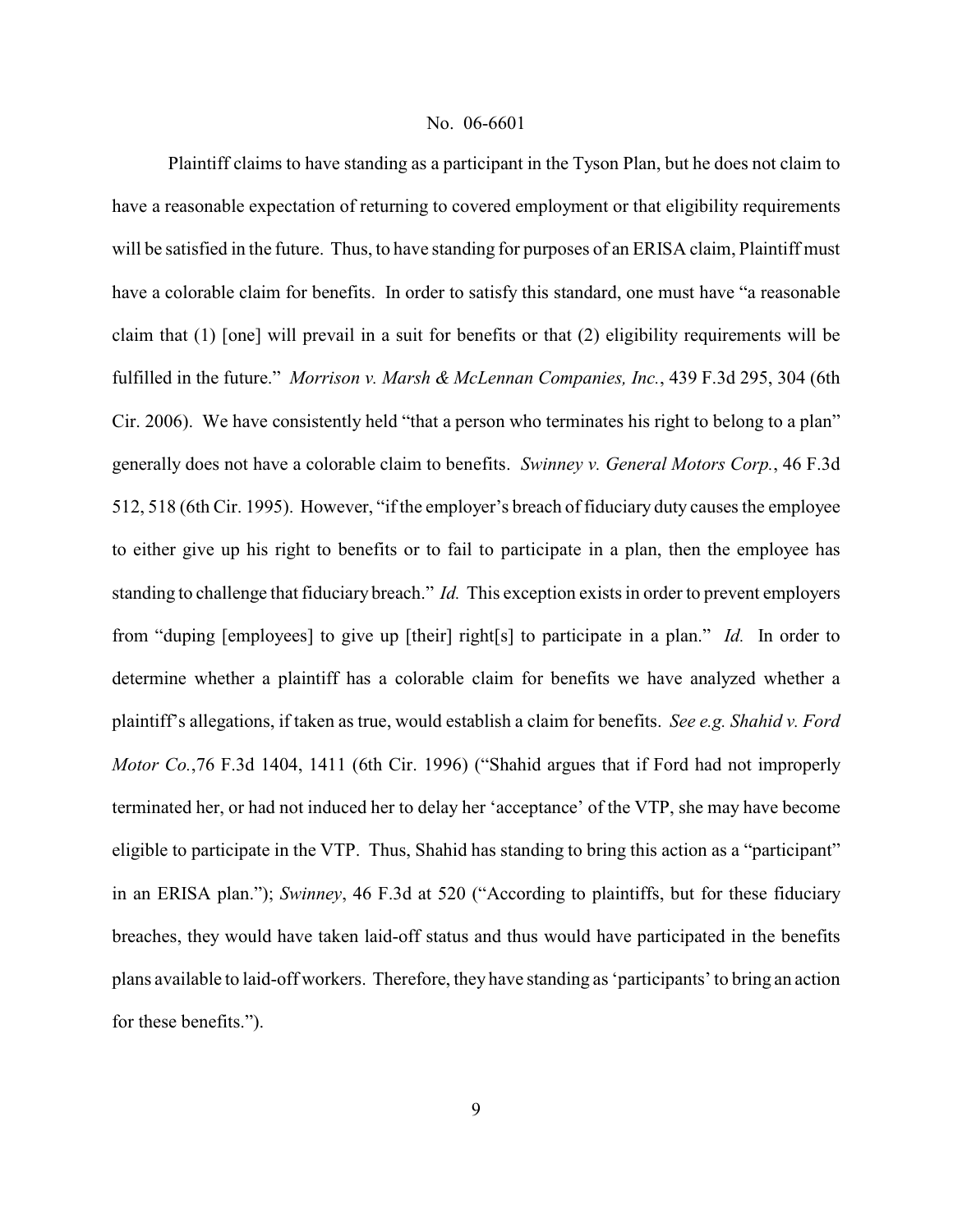Plaintiff alleges that he would have been a covered employee in the Tyson Plan but for his wrongful termination from the plan. According to Plaintiff, Defendants' actions were the reason he was not covered by the Tyson Plan at the time of his termination. Plaintiff claims that IBP failed to give Plaintiff notice of his duty to pay health care premiums during his leave of absence. Plaintiff additionally claims that Tyson wrongfully terminated him from the Tyson Plan. Tyson contends in response that Plaintiff's non-payment of premiums was the cause of his loss of coverage. However, the statutory standing inquiry cannot end with Plaintiff's non-payment of premiums. If, as Plaintiff contends, his non-payment was caused by Defendant IBP's wrongful failure to notify him of the necessity of payment, Defendants would remain the "but for" cause of Plaintiff's loss of coverage.<sup>3</sup> Plaintiff's "claim is not so insubstantial that it fails to present a federal controversy." *Moore*, 458 F.3d at 445. Since Plaintiff has set forth a colorable claim for benefits, Plaintiff is a participant and thus has standing to bring this suit.

# **2. Merits**

Plaintiff claims that he was entitled to COBRA-compliant notice when he was terminated on January 31, 2003. COBRA requires employers to allow employees to elect to purchase COBRA continuation health coverage when a "qualifying event" occurs threatening the employees' existing health coverage. "COBRA rights include the option to continue health insurance coverage equivalent to other qualified beneficiaries for at least eighteen months, at a cost of no more than 102 percent of the premium; the beneficiary must elect coverage within sixty days after the qualifying

<sup>&</sup>lt;sup>3</sup>This conclusion is not undermined by Defendants' subsequent offer to reinstate his coverage, which was contingent upon Plaintiff's payment of a lump sum of \$260.37. (J.A. 21.)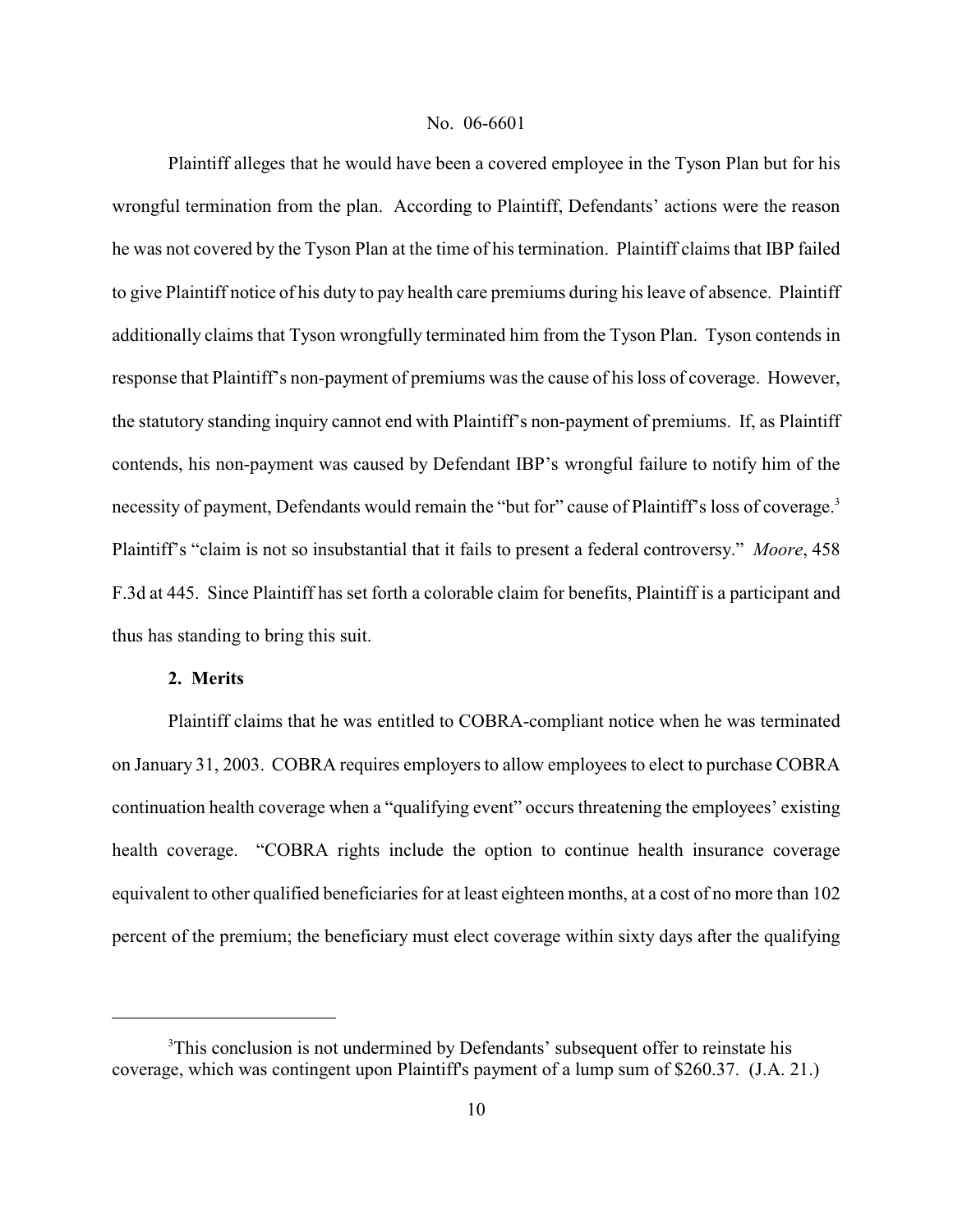event, and may not be required to make the first premium payment before forty-five days after

election." *McDowell v. Krawchison*, 125 F.3d 954, 958 (6th Cir. 1997).

According to 29 U.S.C. § 1163 a qualifying event is defined as follows:

#### **Qualifying event**

For purposes of this part [29 U.S.C. §§ 1161 et seq.], the term "qualifying event" means, with respect to any covered employee, any of the following events which, but for the continuation coverage required under this part [29 U.S.C. §§ 1161 et seq.], would result in the loss of coverage of a qualified beneficiary:

- (1) The death of the covered employee.
- (2) The termination (other than by reason of such employee's gross misconduct), or reduction of hours, of the covered employee's employment.
- (3) The divorce or legal separation of the covered employee from the employee's spouse.
- (4) The covered employee becoming entitled to benefits under title XVIII of the Social Security Act [42 U.S.C. §§ 1395 et seq.].
- (5) A dependent child ceasing to be a dependent child under the generally applicable requirements of the plan.
- (6) A proceeding in a case under title 11, United States Code, commencing on or after July 1, 1986, with respect to the employer from whose employment the covered employee retired at any time.

Thus, an employee's termination for reasons other than gross misconduct would constitute a "qualifying event" if the termination would result in a loss of coverage absent COBRA continuation benefits. The parties agree that Plaintiff was not terminated for gross misconduct and that if Plaintiff was a covered employee at the time of his termination, the termination would result in Plaintiff's loss of coverage. The parties do, however, dispute whether Plaintiff was entitled to health care coverage when he was terminated.

Plaintiff argues that because he would have been a covered employee if Tyson had not wrongfully disenrolled him from the Tyson Plan, he was entitled to COBRA continuation coverage and to notice of this entitlement when he was terminated from employment. Tyson retroactively discontinued Plaintiff's coverage because Plaintiff's paymentsto the IBP Plan were in arrears. This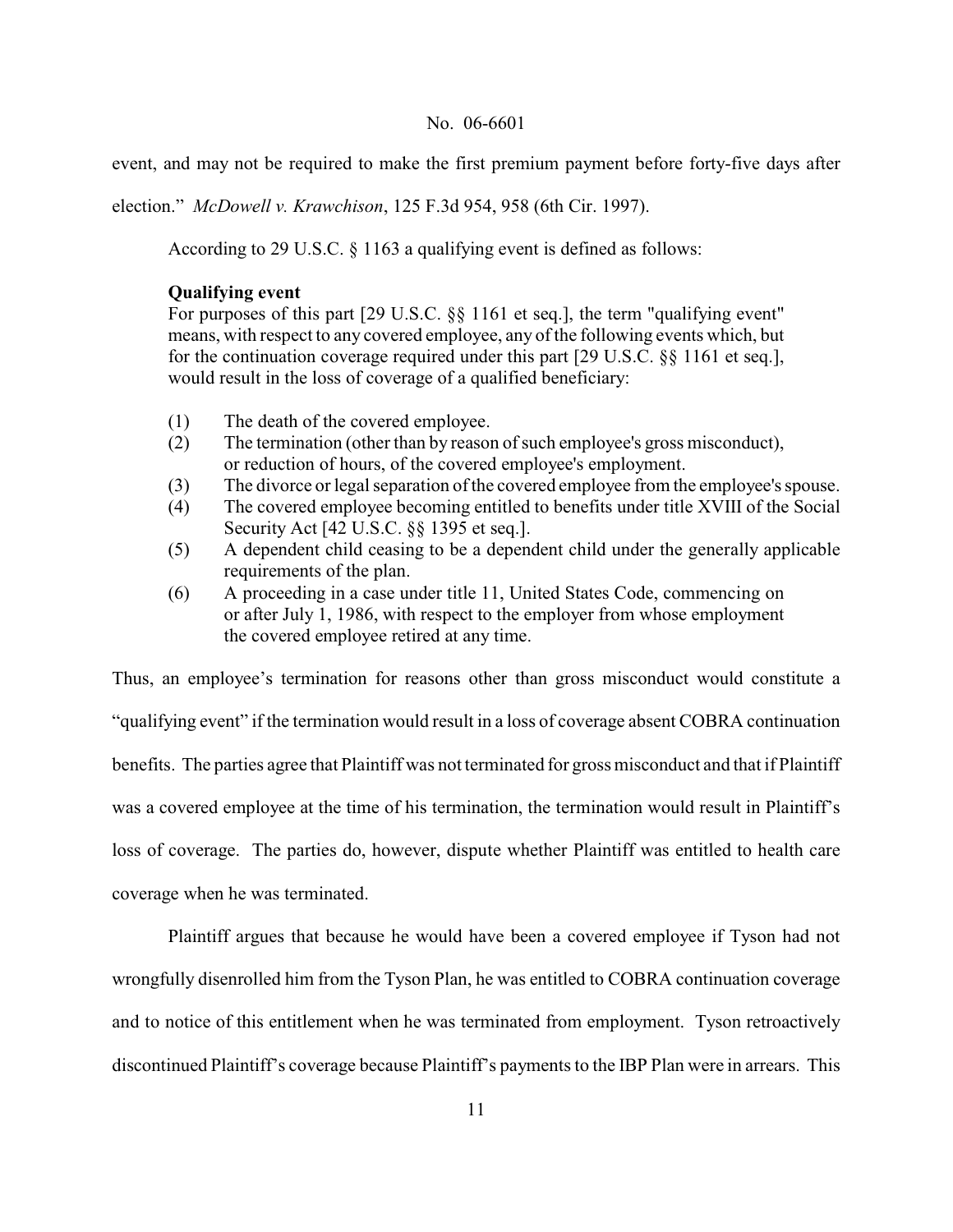action was consistent with the written policies of both the IBP Plan and the Tyson Plan which stated that coverage will be discontinued for employees who fail to pay their premiums. Plaintiff claims the arrears were attributable to Defendants because IBP failed to send the coupon book outlining Plaintiff's payment duties to his correct address. However, Plaintiff had at least constructive notice of his duty to pay his health care premiums while on leave. An employee's duty to pay premiums was noted in the IBP Plan Summary Plan Description, and with one exception<sup>4</sup> these premiums were not taken out of Plaintiff's short-term disability check. *See Strotman v. E.I. DuPont de Nemours & Co.,* 1991 WL 100593, at \*1 (6th Cir. June 11, 1991) (stating that a summary plan description gave an employee constructive notice of age restrictions on benefit eligibility); *Aguilera v. Landmark Hotel-Metairie*, 1992 U.S. Dist. LEXIS 19720, at \*9 (E.D.La. 1992) ("Furthermore, Plaintiff cannot plead ignorance to the policies of her own health care program, since it was her responsibility to make sure she was following its requirements."). As a result, Plaintiff's non-payment cannot be attributed to Defendant IBP.

Plaintiff also claims that he was entitled to COBRA health care continuation coverage due to the provisions of the Family and Medical Leave Act of 1993 ("FMLA"), 107 Stat 6, (codified as amended at 29 U.S.C. § 2601 et seq. (2000)). The parties disagree as to whether Plaintiff's leave was governed by the FMLA. However, Defendants' argument that no part of Plaintiff's leave was FMLA-eligible is foreclosed by the district court's unappealed determination that IBP technically

<sup>&</sup>lt;sup>4</sup>Deductions for health care premiums were deducted from Plaintiff's November 30, 2002 Short-Term Disability check. Defendants claim this occurred due to an oversight. Regardless of the reason, this withholding occurred months after Plaintiff's leave began and thus could not have fostered an expectation that Plaintiff's premiums were being paid from his disability checks.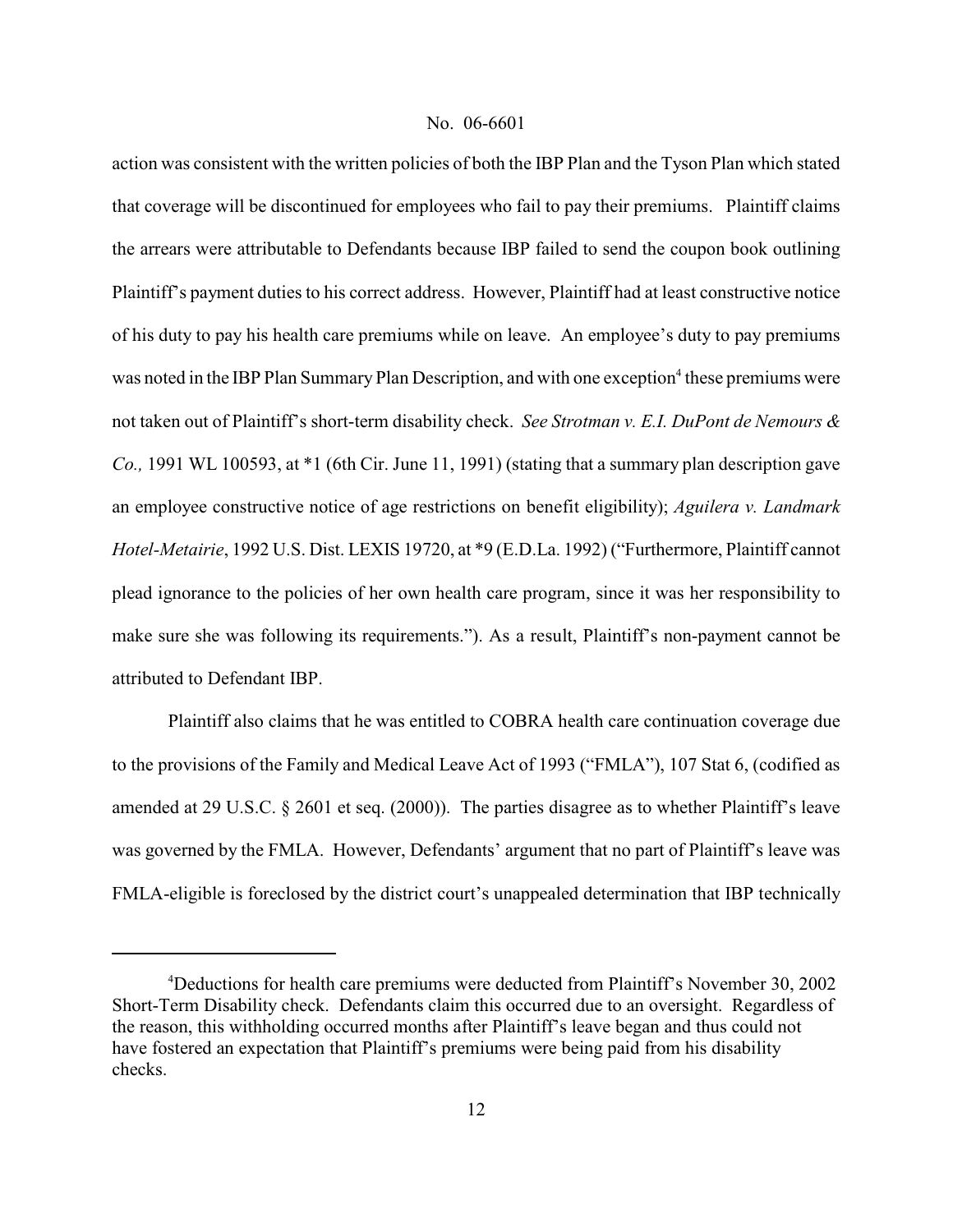violated the FMLA by not giving Plaintiff notice of his FMLA rights. (J.A. 555.) Plaintiff's leave began on June 6, 2002 and ended at the earliest on January 6, 2003.<sup>5</sup> Since the FMLA allows for a maximum of twelve weeks of leave during a twelve-month period, 29 U.S.C. §2612(a)(1)(D), any FMLA-eligible portion of Plaintiff's 2002 leave ended at or before August 29, 2002.<sup>6</sup>

The FMLA requires employers to maintain health care coverage for employees while they are on an FMLA leave of absence. 29 C.F.R. § 825.209(a). This maintenance of benefits provision does not require employers to continue providing coverage for employees who fail to pay their premiums during an FMLA leave. An employer may discontinue health care coverage for nonpayment after giving the employee notice of this action, but the employer must reinstate the employee in the group health care coverage plan upon the employee's return to active work. 29 C.F.R. § 825.212. However, "[e]xcept as required by [COBRA,] an employer's obligation to maintain health benefits during leave (and to restore the employee to the same or equivalent employment) under FMLA ceases if and when . . . the employee fails to return from leave or continues on leave after exhausting his or her FMLA leave entitlement in the 12-month period." 29 C.F.R. § 825.209(f).

Contrary to Plaintiff's assertions, the FMLA does not require Plaintiff's employer to give Plaintiff the opportunity to elect COBRA continuation coverage. Plaintiff quotes Treasury Department regulation 26 C.F.R. § 54.4980B-10, Q-3 in support of his position that the provisions

<sup>&</sup>lt;sup>5</sup>Plaintiff's leave was extended repeatedly, and his last day of approved leave was January 5, 2003. However, Plaintiff did not return to work on January 6, 2003 and was terminated on January 31, 2003.

<sup>&</sup>lt;sup>6</sup>It is unclear from the record whether leave Plaintiff took earlier in the year was FMLAqualifying leave.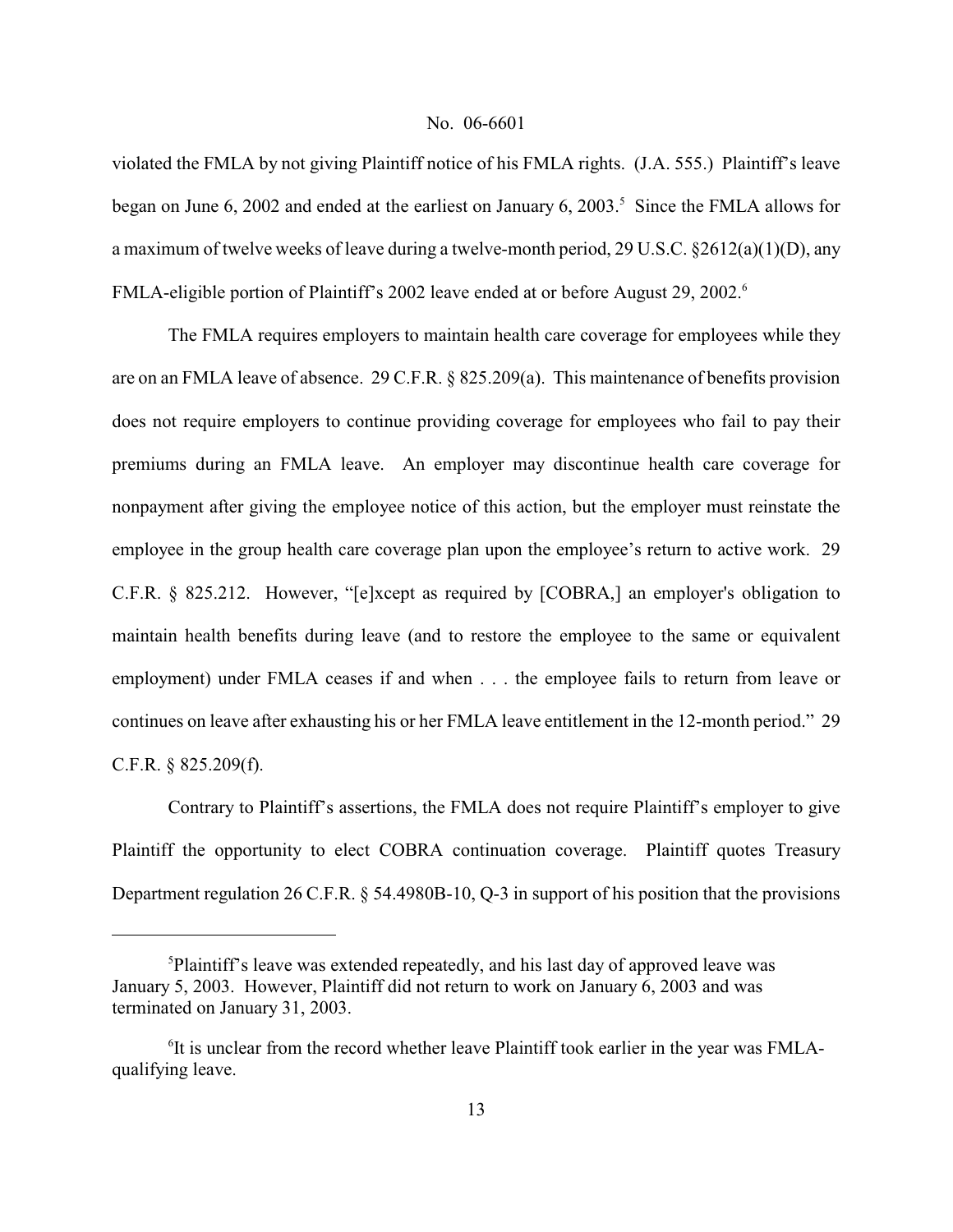of the FMLA made his failure to pay premiums irrelevant in determining his employer's COBRA

obligation. This regulation states:

Q-3: If an employee fails to pay the employee portion of premiums for coverage under a group health plan during FMLA leave or declines coverage under a group health plan during FMLA leave, does this affect the determination of whether or when the employee has experienced a qualifying event?

A-3: No. Any lapse of coverage under a group health plan during FMLA leave is irrelevant in determining whether a set of circumstances constitutes a qualifying event under Q&A-1 of this section or when such a qualifying event occurs under Q&A-2 of this section.

*Id.* However, Plaintiff fails to discuss what circumstances constitute a qualifying event under Q&A-

1. Q&A-1 explains that taking FMLA leave does not generally constitute a qualifying event. An FMLA leave can result in a qualifying event if an employee who does not return from FMLA leave (1) was covered under her employer's health plan the day before taking FMLA leave, (2) does not return to employment at the end of the FMLA leave, and (3) would lose health coverage in the absence of COBRA continuation coverage. 26 C.F.R. § 54.4980B-10, Q-1. Plaintiff's argument fails because the third condition does not apply to him. Without COBRA continuation coverage Plaintiff would have remained covered under the IBP Plan (and subsequently the Tyson Plan) as long as he paid his premiums.

Even though an inevitable loss of coverage did not occur as a result of the end of the FMLAeligible portion of his leave, Plaintiff argues that a COBRA qualifying event occurred upon his termination from employment. Plaintiff cites Treasury Department regulations stating that when a plan provides coverage beyond the expiration of FMLA leave, a qualifying event for COBRA purposes occurs on the date coverage is lost even if this date is later than the date FMLA leave expires. 26 C.F.R.  $\S$  54.4980B-10, Q-2. Plaintiff claims that a COBRA qualifying event occurred